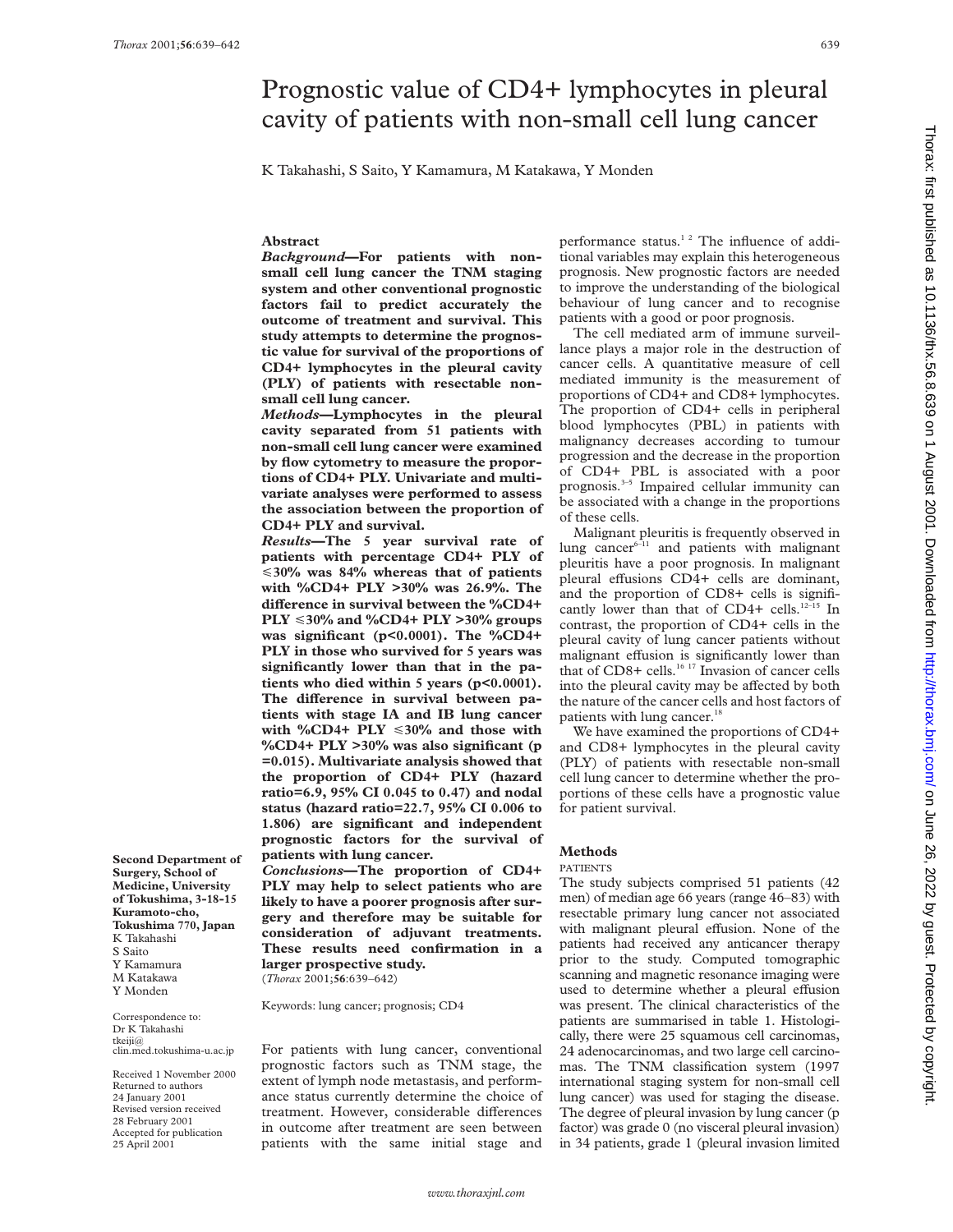*Table 1 Clinical features of study patients*

| Features       | No             |  |
|----------------|----------------|--|
| No of patients | 51             |  |
| M: F           | 42:9           |  |
| Age (years)    |                |  |
| Median         | 66             |  |
| Range          | $46 - 83$      |  |
| Histology      |                |  |
| Squamous cell  | 25             |  |
| Adenocarcinoma | 24             |  |
| Large cell     | $\overline{c}$ |  |
| Clinical stage |                |  |
| IΑ             | 23             |  |
| <b>IB</b>      | 4              |  |
| <b>IIA</b>     | 4              |  |
| <b>IIB</b>     | 5              |  |
| <b>IIIA</b>    | 8              |  |
| ШB             | $\overline{7}$ |  |

to the visceral pleura) in six patients, grade 2 (pleural invasion extending beyond the visceral pleura but not extending to the neighbouring lobe or chest wall) in three patients, and grade 3 (pleural invasion extending beyond the neighbouring lobe or chest wall) in eight patients. The degree of pleural invasion by cancer was



*Figure 1 (A) Log rank survival of patients with %CD4+ PLY* <*30% (n=24) or >30% (n*=27). *(B)* There were eight patients with malignant pleural effusions who were not *candidates for surgery.*



*Figure 2 (A) Log rank survival of patients with %CD8+ PLY* >*35% (n=18) or <35%*  $(n=33)$ . (B) There were eight patients with malignant pleural effusions who were not *candidates for surgery.*



*Figure 3 Log rank survival of patients with (A) %CD4+ PLY* <*30% (n=14) or >30% (n=12) and (B) %CD8+ PLY* >*35% (n=11) or <35% (n=15) in 26 patients with stage IA and IB lung cancer.*

determined by histological examination; 29 patients were classified as n0, seven as n1, 13 as n2, and two as n3. All of these patients were confirmed to have no malignant pleural effusion at the time of thoracotomy. Eight other lung cancer patients with malignant pleural effusion, who were not candidates for surgery, were also examined.

ISOLATION OF LYMPHOCYTES IN PLEURAL CAVITY After obtaining informed consent, pleural lavage was performed as previously described.<sup>16 17</sup> At thoracotomy it was confirmed that no malignant pleural effusion was present. The pleural cavity was then lavaged with 1000 ml of 0.9% NaCl solution at 37°C. The lavaged fluid was collected aseptically in heparinised (10 U/ml) centrifuge bottles and centrifuged at 1200 rpm (400*g*) for 10 minutes. The cell pellets were resuspended in 15 ml phosphate buffered saline and mononuclear cells were separated from the lavage fluid by discontinuous gradient centrifugation in lymphocyte separation medium. The absence or presence of malignant cells among the washed mononuclear cells was determined morphologically using May-Grunwald Giemsa staining. The lavage and isolation methods used yielded a mean 22.3 (SD26.9)  $\times$  10<sup>6</sup> (range  $1-117 \times 10^6$ ) mononuclear cells per patient. These cells consisted of 56.7 (13.1)% PLY. Isolation of PLY was immediately followed by FACScan analysis.

## FLOW CYTOMETRY

A direct immunofluorescence assay was used to detect the surface markers of PLY. Monoclonal antibodies (OKT4a and OKT8) conjugated with fluorescein isothiocyanate (Ortho Diagnostics, Raritan, NJ, USA) were added to cell suspensions and the mixtures were incubated for 30 minutes at 4°C. The cells were then washed, resuspended in 0.1 ml phosphate buffered saline, and analysed with a FACScan flow cytometer.16 17 The monoclonal antibodies used were directed against lymphocyte antigens of CD4 and CD8. Before FACScan analysis, dead cells and non-lymphoid cells were excluded from analysis by light scatter gating.

## STATISTICAL ANALYSIS

The statistical differences were examined by the Mann-Whitney U test. A p value of <0.05 was considered to be significant. Survival curves were calculated according to the method of Kaplan and Meier.<sup>19</sup> The groups were compared by log rank test.<sup>20</sup> Multivariate relationships were analysed according to Cox's proportional hazards linear model and the SAS program package. $21$ 

## **Results**

The median %CD4+ PLY was 30.3% (5–95th percentile 9.5–60; range 6.4–82.7). Accordingly, the cutoff value for survival analysis in this study was assessed by 30% of CD4+ PLY. The 5 year survival rate of lung cancer patients with %CD4+ PLY  $\leq 30\%$  was 84% while that of patients with %CD4+ PLY >30% was 26.9%. The median survival time of patients with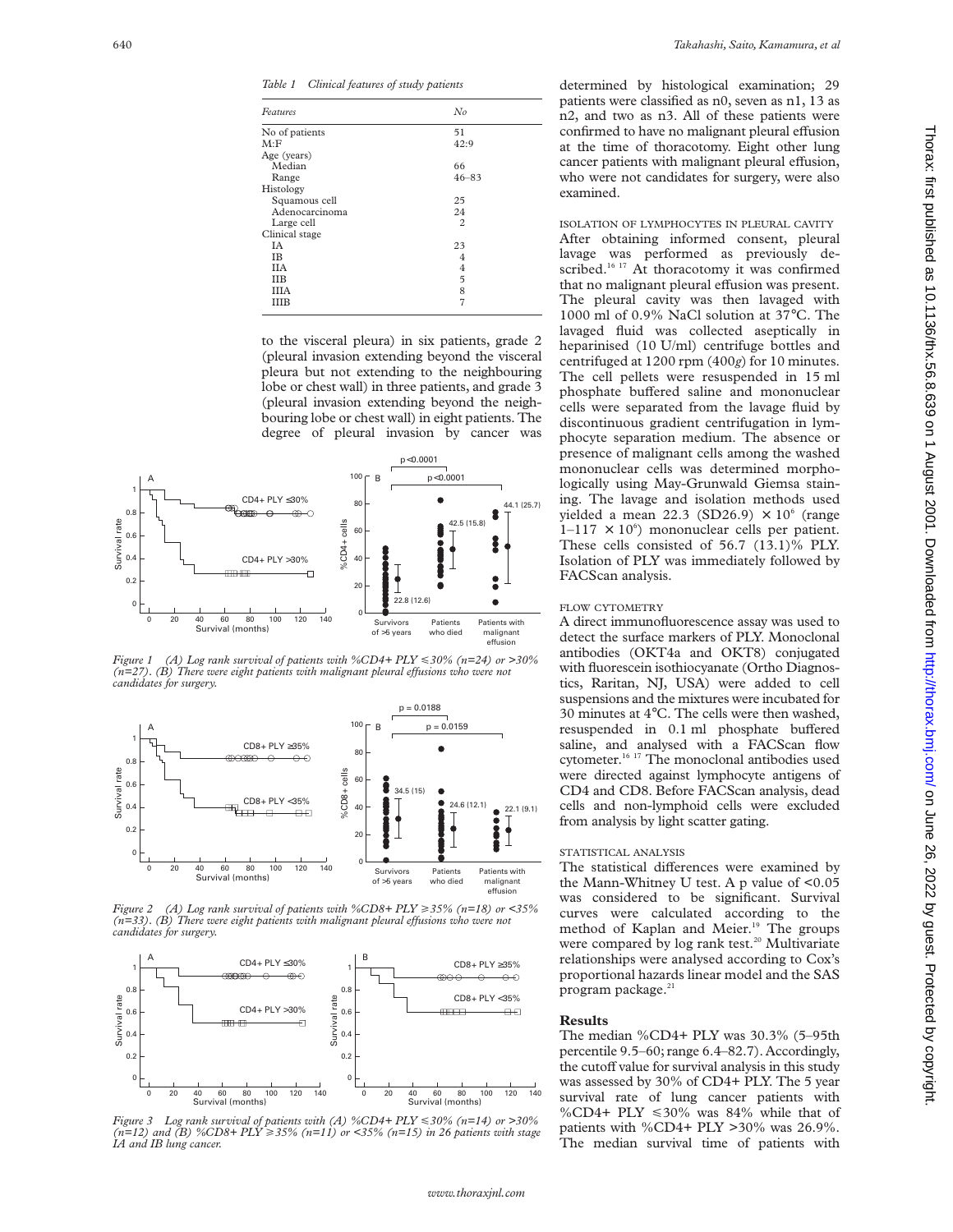*Table 2 Univariate survival analysis of patients with lung cancer*

| Variable               | Hazard ratio | 95% CI             | p Value |
|------------------------|--------------|--------------------|---------|
| Proportion of CD4+ PLY |              |                    | 0.0004  |
| $\leq 30\%$            | 0.168        | $0.062$ to $0.454$ |         |
| $>30\%$                | 1.000        |                    |         |
| Proportion of CD8+ PLY |              |                    | 0.0089  |
| $\geq 35\%$            | 0.198        | $0.059$ to $0.677$ |         |
| $<$ 35%                | 1.000        |                    |         |
| p factor               |              |                    | 0.0015  |
| $\mathbf{0}$           | 0.173        | $0.063$ to $0.47$  |         |
| 1                      | 0.566        | 0.178 to 1.801     |         |
| $\frac{2}{3}$          | 1.297        | 0.332 to 5.068     |         |
|                        | 1.000        |                    |         |
| Nodal status           |              |                    | 0.0036  |
| $\mathbf{0}$           | 0.92         | $0.18$ to $0.464$  |         |
| 1                      | 0.232        | 0.4 to 1.351       |         |
| $\frac{2}{3}$          | 0.418        | 0.088 to 1.981     |         |
|                        | 1.000        |                    |         |
| Clinical stage         |              |                    | 0.0037  |
| <b>IA</b>              | 0.076        | $0.021$ to $0.266$ |         |
| <b>IB</b>              | 0.335        | 0.085 to 1.319     |         |
| <b>IIA</b>             | 0.125        | $0.015$ to $1.042$ |         |
| <b>IIB</b>             | 0.459        | 0.132 to 1.594     |         |
| <b>IIIA</b>            | 0.408        | 0.128 to 1.296     |         |
| <b>IIIB</b>            | 1.000        |                    |         |
| Histology              |              |                    | 0.859   |
| Squamous cell          | 0.813        | 0.104 to 6.359     |         |
| Adenocarcinoma         | 1.023        | 0.133 to 7.836     |         |
| Large cell             | 1.000        |                    |         |

PLY = pleural cavity.

%CD4+ PLY >30% was 24 months. The difference in survival between the %CD4+ PLY  $\leq 30\%$  group and the %CD4+ PLY >30% group was significant (p<0.0001; fig 1A). The %CD4+ PLY in those who survived 5 years was significantly lower than that in the patients who died in less than 5 years (p<0.0001; fig 1B). The  $\%$ CD4+ PLY in malignant effusions of lung cancer patients who were not candidates for surgery was significantly higher than in those who survived for 5 years (p<0.0001; fig 1B).

The median %CD8+ PLY was 33.2% (5–95th percentile 9.2–53.1; range 3.8–61.7). Accordingly, the cutoff value for survival analysis in this study was assessed by 35% of CD8+ PLY. The 5 year survival rate of lung cancer patients with %CD8+ PLY  $\geq 35\%$  was 83.3% and that of patients with %CD8+ PLY <35% was 36.4%. The median survival time of patients whose %CD8+ PLY was <35% was 27 months. The difference in survival between the %CD8+

*Table 3 Multivariate survival analysis of patients with lung cancer based on Cox's hazard regression model*

| Variable                | Hazard ratio | 95% CI             | p Value |
|-------------------------|--------------|--------------------|---------|
| Proportion of CD4+ PLY  |              |                    | 0.0013  |
| $\leq 30\%$             | 0.145        | $0.045$ to $0.47$  |         |
| $>30\%$                 | 1.000        |                    |         |
| Proportion of CD8+ PLY  |              |                    | 0.841   |
| $\geq 35\%$             | 0.294        | 0.073 to 1.179     |         |
| $<$ 35%                 | 1.000        |                    |         |
| p factor                |              |                    | 0.1097  |
| $\mathbf{0}$            | 4.223        | 0.205 to 87.022    |         |
| 1                       | 6.166        | 0.311 to 122.389   |         |
| $\overline{c}$          | 31.094       | 1.193 to 810.683   |         |
| $\overline{\mathbf{3}}$ | 1.000        |                    |         |
| Nodal status            |              |                    | 0.0087  |
| $\Omega$                | 0.044        | 0.006 to 0.339     |         |
| 1                       | 0.164        | $0.015$ to $1.806$ |         |
| $\overline{c}$          | 0.199        | 0.035 to 1.13      |         |
| $\overline{\mathbf{3}}$ | 1.000        |                    |         |
| Clinical stage          |              |                    | 0.0635  |
| ΙA                      | 0.025        | 0.001 to 0.597     |         |
| IB                      | 0.018        | $0.001$ to $0.481$ |         |
| <b>IIA</b>              | 0.133        | $0.004$ to 4.685   |         |
| <b>IIB</b>              | 0.114        | 0.006 to 2.2       |         |
| <b>IIIA</b>             | 0.102        | 0.005 to 1.998     |         |
| <b>IIIB</b>             | 1.000        |                    |         |
|                         |              |                    |         |

PLY = pleural cavity.

PLY  $\geq$  35% group and the %CD8+ PLY <35% group was significant (p=0.0026; fig 2A). The %CD8+ PLY in those who survived 5 years was significantly higher than that in the patients who died within 5 years (p=0.0188; fig 2B). The %CD8+ PLY in malignant effusions of lung cancer patients was significantly lower than that in 5 year survivors (p=0.0159; fig 2B). The proportions of PLY expressing CD3, CD16, CD25, CD57, or HLA-DR were not associated with the prognosis of the patients with lung cancer (data not shown).

The 5 year survival rate of patients with stage IA and IB lung cancer with %CD4+ PLY  $\leq 30\%$  was 92.9% and that of patients with stage IA and IB disease with %CD4+ PLY  $>30\%$  was 50%. The difference in survival between the %CD4+ PLY  $\leq 30\%$  group and the %CD4+ PLY >30% group was significant (p=0.015; fig 3A). The 5 year survival rate of patients with stage IA and IB lung cancer with %CD8+ PLY  $\geq 35\%$  was 90.9% and that of patients with stage IA and IB cancer with %CD8+ PLY <35% was  $60\%$ . The difference in survival between the %CD8+ PLY  $\geq 35\%$ group and the %CD8+ PLY <35% group was not significant in these patients (fig 3B).

An examination of other factors that correlated with prognosis is shown in table 2. In addition to proportions of CD4+ PLY and CD8+ PLY, p factor, nodal status, and clinical stage were significantly associated with the prognosis.

Multivariate analysis (Cox proportional hazard models) clearly demonstrated that the proportion of CD4+ PLY and nodal status were the most important prognostic factors (table 3), and they were independently associated with the prognosis of the patients with lung cancer.

## **Discussion**

Lung cancer patients with %CD4+ PLY  $\leq$  30% are associated with a favourable prognosis. Multivariate analysis shows that the proportion of CD4+ PLY and nodal status are significant and independent prognostic factors for the survival of patients with lung cancer. Moreover, the proportion of CD4+ PLY can serve as a prognostic factor for patients with stage IA and IB non-small cell lung cancer.

The proportion of CD4+ cells in PBL in patients with malignancy decreases according to tumour progression and the decrease in the proportion of CD4+ PBL is associated with a poor prognosis.<sup>3-5</sup> In this study, however, we found no significant change in the proportion of CD4+ PBL or CD8+ PBL in lung cancer patients according to tumour progression and the proportion of CD4+ PBL or CD8+ PBL was not associated with the prognosis of the patients with lung cancer (data not shown). Our subjects were patients with resectable non-small cell lung cancer. The proportion of CD4+ PBL or CD8+ PBL might be associated with the prognosis of the lung cancer patients with distant metastasis. Invasion of lung cancer cells into the pleural cavity may affect the nature of the PLY and distant metastasis of lung cancer cells may affect the nature of PBL.